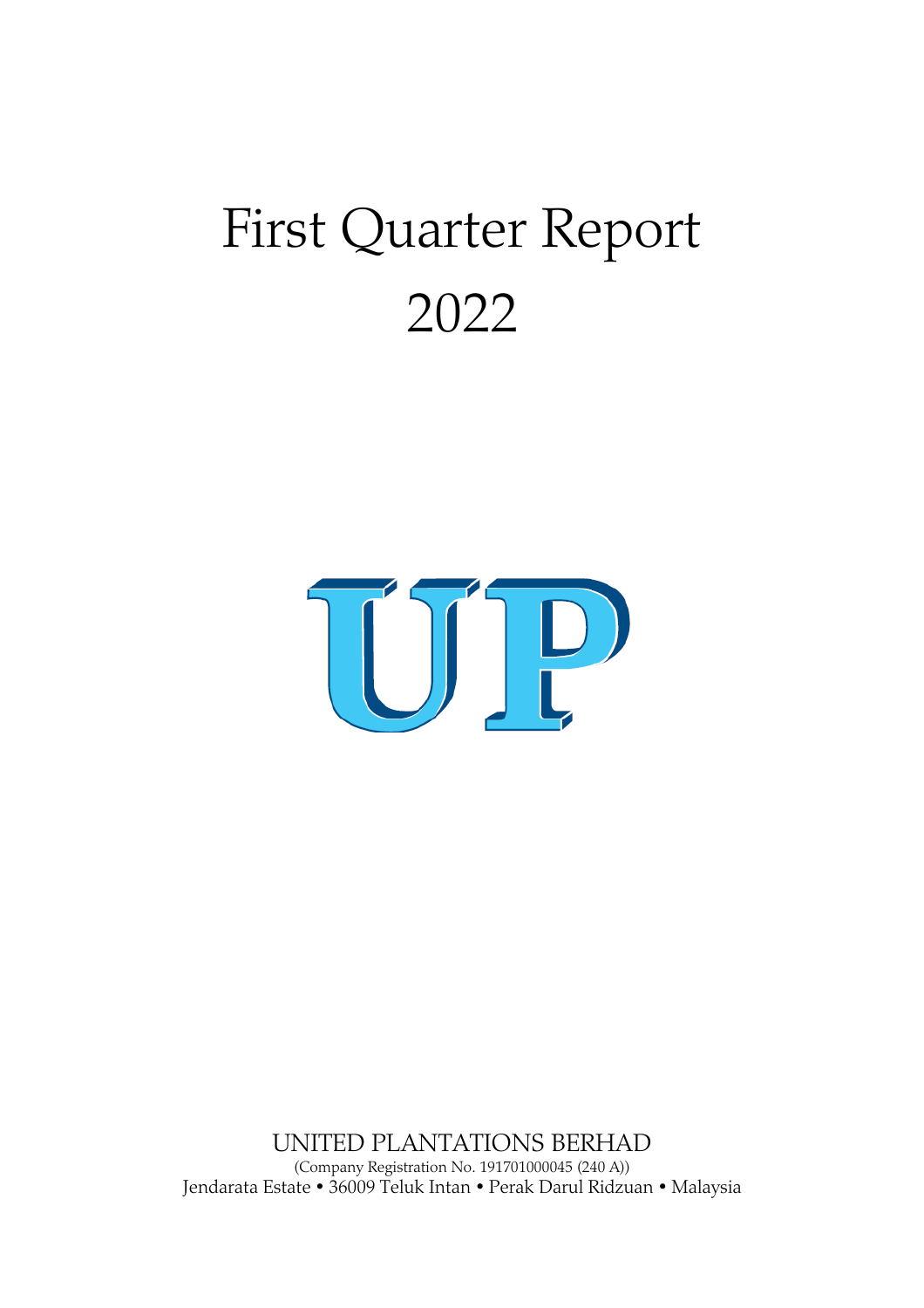# Condensed Consolidated Statement of Comprehensive Income for the Three Months Ended 31 March 2022 (The figures have not been audited)

|                                             | --------- Quarter ended 31 March ---------- |            |           |  |
|---------------------------------------------|---------------------------------------------|------------|-----------|--|
|                                             |                                             |            | Changes   |  |
| (RM'000)                                    | 2022                                        | 2021       | $(\%)$    |  |
| Revenue                                     | 642,908                                     | 399,654    | 60.9%     |  |
| Operating expenses                          | (586, 730)                                  | (311, 783) | 88.2%     |  |
| Other operating income                      | 20,401                                      | 4,677      | 336.2%    |  |
| Finance costs                               | (46)                                        | (6)        | 666.7%    |  |
| Interest income                             | 1,060                                       | 1,196      | $-11.4%$  |  |
| Share of results of joint venture           | (842)                                       | (1,826)    | $-53.9%$  |  |
| Profit before taxation                      | 76,751                                      | 91,912     | $-16.5\%$ |  |
| Income tax expense                          | (15, 141)                                   | (16,202)   | $-6.5\%$  |  |
| Profit after taxation                       | 61,610                                      | 75,710     | $-18.6%$  |  |
| Profit for the period                       | 61,610                                      | 75,710     | $-18.6%$  |  |
| Net profit attributable to:                 |                                             |            |           |  |
| Equity holders of the parent                | 59,693                                      | 74,825     | $-20.2\%$ |  |
| Non-controlling interests                   | 1,917                                       | 885        | 116.6%    |  |
|                                             | 61,610                                      | 75,710     | $-18.6%$  |  |
| Earnings per share                          |                                             |            |           |  |
| (i) Basic - based on an average 414,784,984 |                                             |            |           |  |
| (2021:414,784,984) ordinary shares (sen)    | 14.39                                       | 18.04      | $-20.2\%$ |  |
| (ii) Fully diluted (not applicable)         |                                             |            |           |  |

The Condensed Consolidated Statement of Comprehensive Income should be read in conjunction with the accompanying notes and the Annual Audited Financial Statements for the year ended 31 December 2021.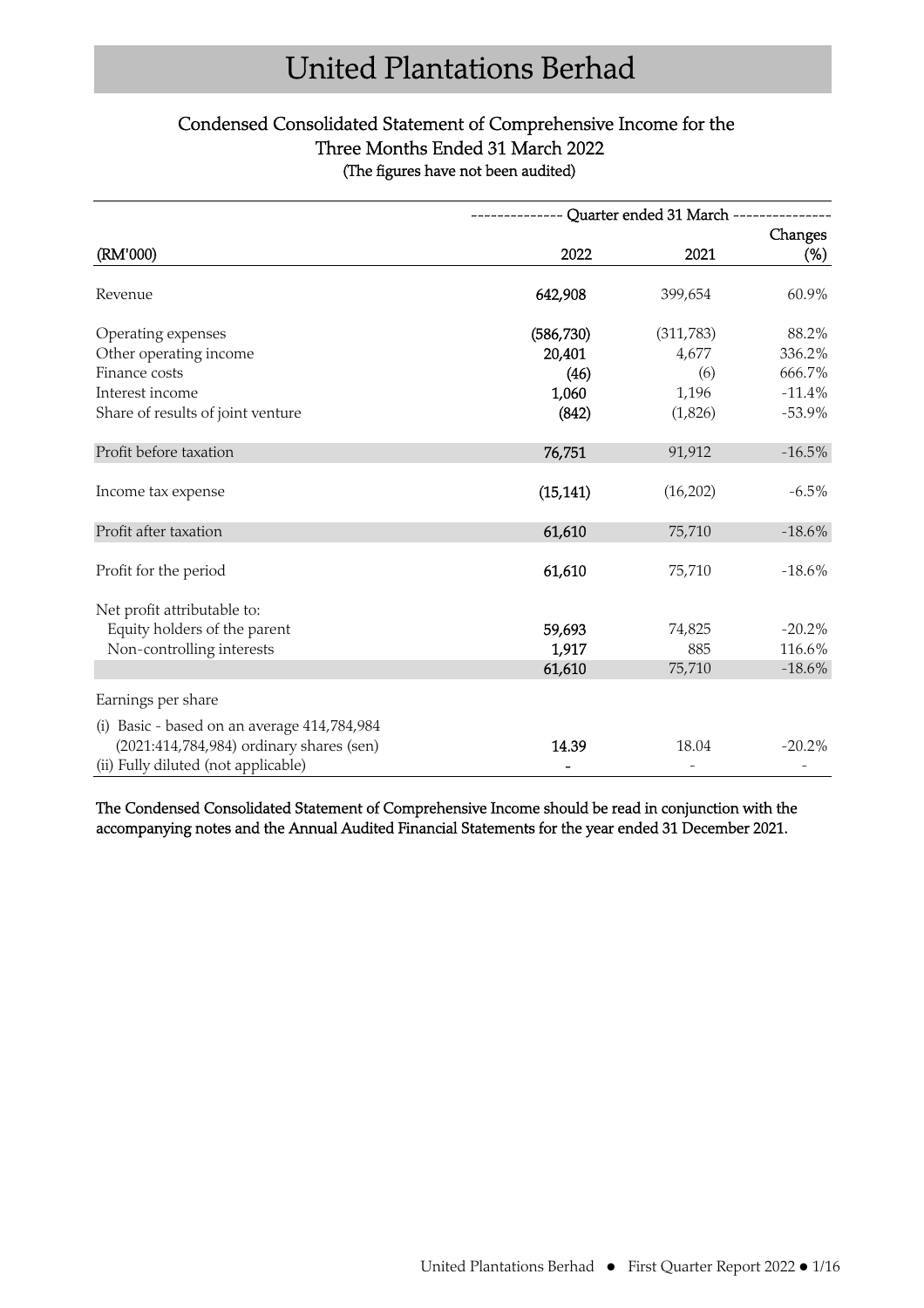# Condensed Consolidated Statement of Comprehensive Income for the Three Months Ended 31 March 2022 (The figures have not been audited)

|                                                                    | Quarter ended 31 March |          |            |
|--------------------------------------------------------------------|------------------------|----------|------------|
|                                                                    |                        |          | Changes    |
| (RM'000)                                                           | 2022                   | 2021     | $(\%)$     |
| Profit for the period                                              | 61,610                 | 75,710   | $-18.6%$   |
| Other comprehensive income:                                        |                        |          |            |
| Items that will be reclassified subsequently<br>to profit or loss: |                        |          |            |
| Currency translation differences<br>arising from consolidation     | 1,289                  | (796)    | 261.9%     |
| Cash flow hedge                                                    |                        |          |            |
| - changes in fair value                                            | (222, 263)             | (44,586) | 398.5%     |
| - transfers to profit or loss                                      | 150,076                | 54,877   | 173.5%     |
| Total Comprehensive (loss)/income                                  | (9, 288)               | 85,205   | $-110.9\%$ |
| Total comprehensive (loss)/income attributable to:                 |                        |          |            |
| Equity holders of the parent                                       | (11,266)               | 84,359   | $-113.4%$  |
| Non-controlling interests                                          | 1,978                  | 846      | 133.8%     |
|                                                                    | (9, 288)               | 85,205   | $-110.9\%$ |
|                                                                    |                        |          |            |

The Condensed Consolidated Statement of Comprehensive Income should be read in conjunction with the accompanying notes and the Annual Audited Financial Statements for the year ended 31 December 2021.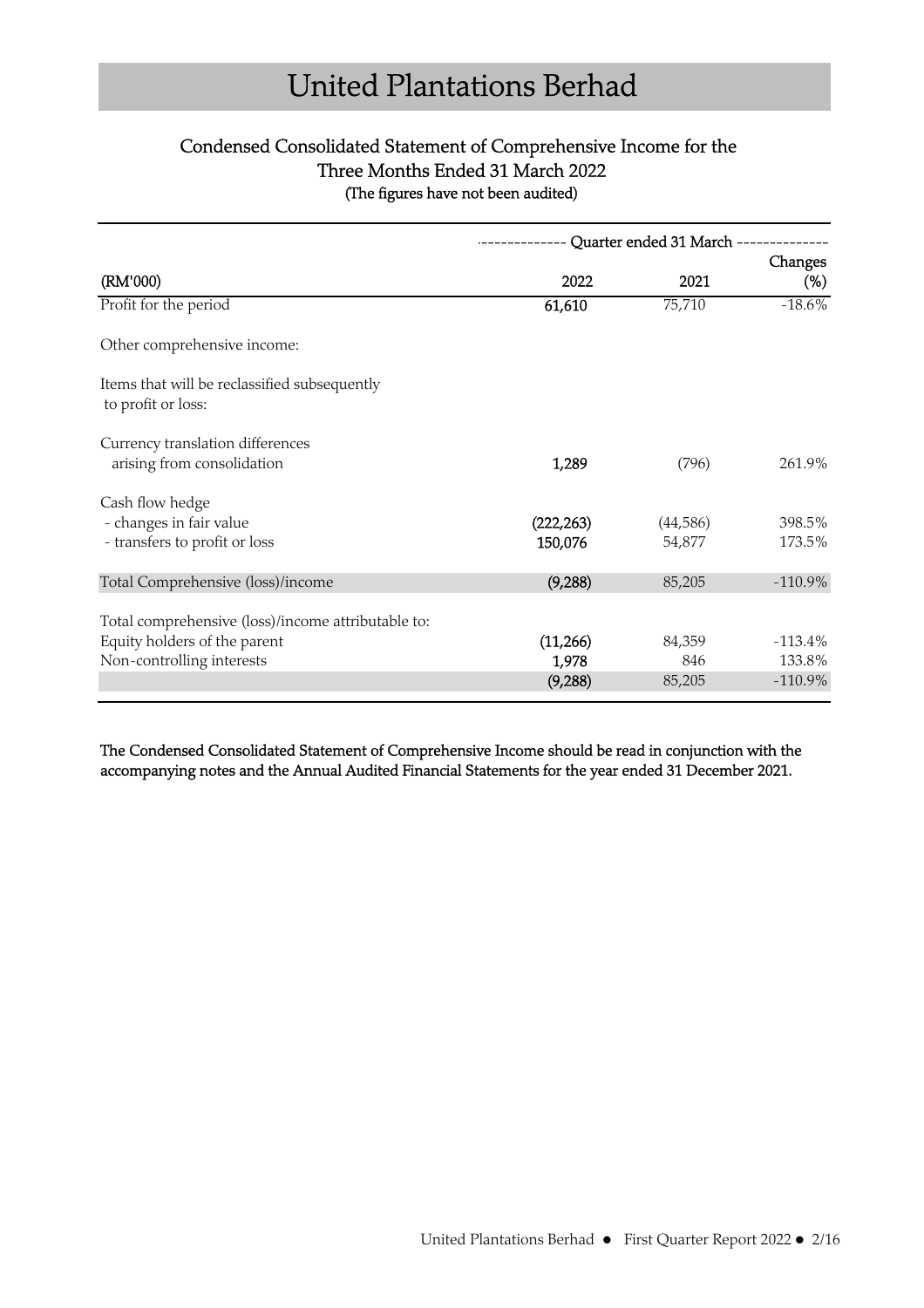## Condensed Consolidated Statement of Financial Position as at 31 March 2022 (The figures have not been audited)

|                                                                                                                                            | 31 March             | 31 December          |
|--------------------------------------------------------------------------------------------------------------------------------------------|----------------------|----------------------|
| (RM'000)                                                                                                                                   | 2022                 | 2021                 |
|                                                                                                                                            |                      |                      |
| <b>ASSETS</b>                                                                                                                              |                      |                      |
| Non-Current Assets                                                                                                                         |                      |                      |
| Property, plant and equipment                                                                                                              | 1,211,145            | 1,209,944            |
| Right-of-use assets                                                                                                                        | 395,414              | 395,415              |
| Associated company                                                                                                                         | 50                   | 50                   |
| Joint Venture                                                                                                                              | 39,359               | 40,201               |
| Goodwill                                                                                                                                   | 356,856              | 356,856              |
| Other receivables                                                                                                                          | 5,196                | 5,196                |
| Deferred tax assets                                                                                                                        | 1,774                | 2,705                |
| Total non-current assets                                                                                                                   | 2,009,794            | 2,010,367            |
| <b>Current Assets</b>                                                                                                                      |                      |                      |
|                                                                                                                                            |                      |                      |
| Biological assets                                                                                                                          | 65,714               | 48,044               |
| Inventories                                                                                                                                | 254,001              | 139,269              |
| Trade & other receivables                                                                                                                  | 628,327              | 437,386              |
| Prepayments                                                                                                                                | 3,787                | 7,420                |
| Tax recoverable                                                                                                                            | 25,446               | 21,989               |
| Derivatives                                                                                                                                | 36,519               | 10,837               |
| Cash and bank balances                                                                                                                     | 222,523              | 299,662              |
| Short term funds                                                                                                                           | 1,576                | 178,170              |
| Total current assets                                                                                                                       | 1,237,893            | 1,142,777            |
| <b>Total assets</b>                                                                                                                        | 3,247,687            | 3, 153, 144          |
| <b>EQUITY AND LIABILITIES</b><br>Equity attributable to equity holders of the parent<br>Share capital<br>Treasury shares<br>Other reserves | 390,054<br>(18, 668) | 390,054<br>(18, 668) |
|                                                                                                                                            | (174, 921)           | (103, 962)           |
| Retained profits                                                                                                                           | 2,467,073            | 2,407,380            |
|                                                                                                                                            | 2,663,538            | 2,674,804            |
| Non-controlling interests                                                                                                                  | 12,647               | 10,669               |
| Total equity                                                                                                                               | 2,676,185            | 2,685,473            |
| Non-Current Liabilities                                                                                                                    |                      |                      |
| Deferred tax liabilities                                                                                                                   | 95,209               | 136,671              |
| Retirement benefit obligations                                                                                                             | 14,145               | 13,908               |
| Derivatives                                                                                                                                | 82,763               | 22,898               |
| Total non-current liabilities                                                                                                              | 192,117              | 173,477              |
| Current Liabilities                                                                                                                        |                      |                      |
| Trade & other payables                                                                                                                     | 159,553              | 121,556              |
|                                                                                                                                            | 36,385               | 48,476               |
| Tax payable                                                                                                                                |                      |                      |
| Retirement benefit obligations<br>Derivatives                                                                                              | 2,341                | 2,341                |
|                                                                                                                                            | 181,106              | 121,820              |
| Bank borrowings<br>Total current liabilities                                                                                               | 379,385              | 1<br>294,194         |
|                                                                                                                                            |                      |                      |
| Total liabilities                                                                                                                          | 571,502              | 467,671              |
| Total equity and liabilities                                                                                                               | 3,247,687            | 3, 153, 144          |
| Net assets per share (RM)                                                                                                                  | 6.42                 | 6.44                 |

The Condensed Consolidated Statement of Financial Position should be read in conjunction with the accompanying notes and the Annual Audited Financial Statements for the year ended 31 December 2021.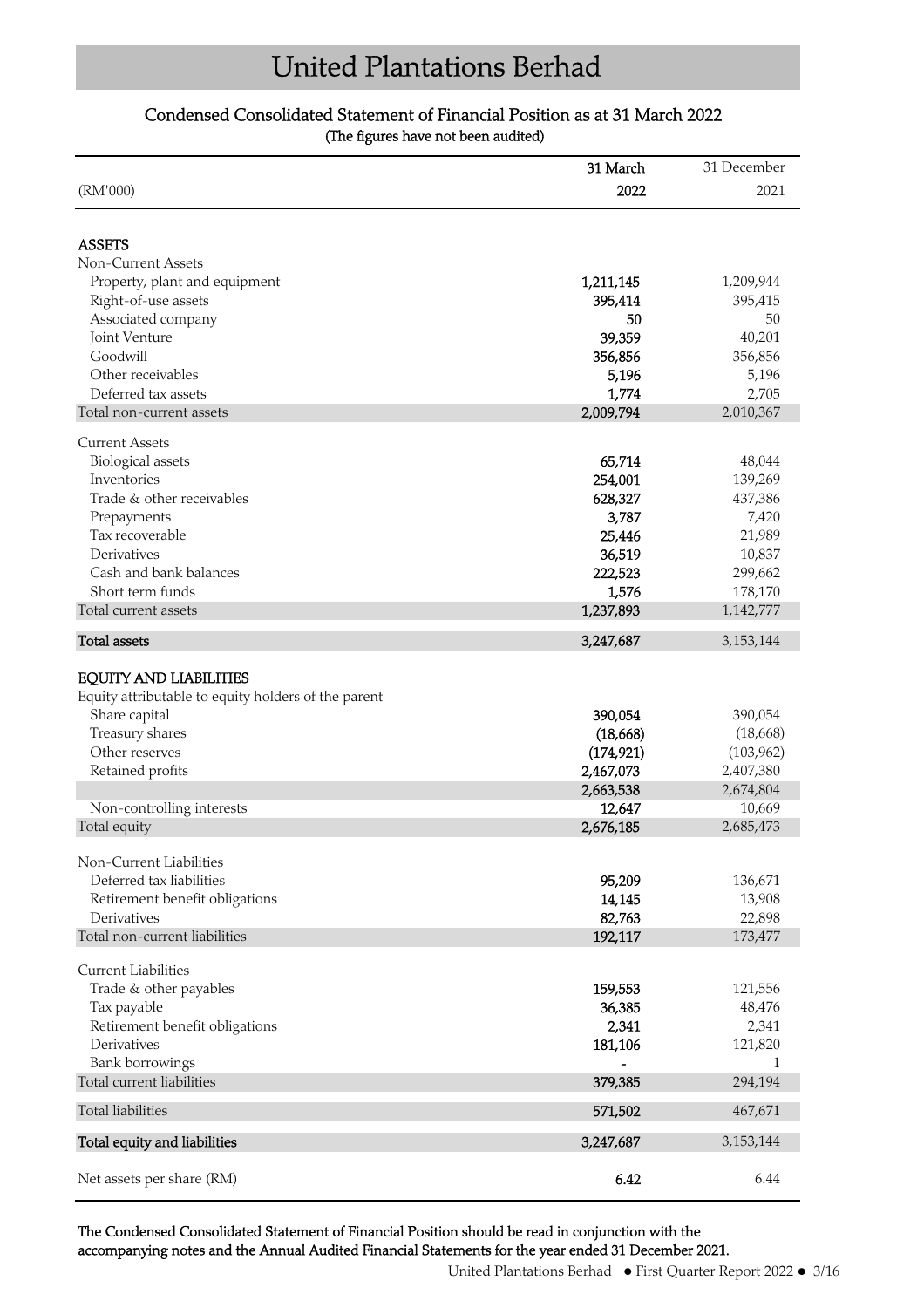### Condensed Statement of Changes in Equity for the Three Months Ended 31 March 2022 (The figures have not been audited)

| Attributable to Equity Holders of the Parent                                                      |                                  |                  |                     |                                            |                     |                    |                           |                 |                      |
|---------------------------------------------------------------------------------------------------|----------------------------------|------------------|---------------------|--------------------------------------------|---------------------|--------------------|---------------------------|-----------------|----------------------|
| (RM'000)                                                                                          | Share Capital<br>Treasury shares | Retained profits |                     | Capital reserve<br>Cash flow hedge reserve | Translation reserve | Total              | Non-controlling interests | Total equity    |                      |
|                                                                                                   |                                  |                  |                     |                                            |                     |                    |                           |                 |                      |
| Balance at<br>1 January 2022<br>Total comprehensive<br>income for the period<br><b>Balance</b> at | 390,054                          | (18, 668)        | 2,407,380<br>59,693 | (109, 825)<br>(72, 187)                    | 21,798              | (15, 935)<br>1,228 | 2,674,804<br>(11,266)     | 10,669<br>1,978 | 2,685,473<br>(9,288) |
| 31 March 2022                                                                                     | 390,054                          | (18, 668)        | 2,467,073           | (182, 012)                                 | 21,798              | (14, 707)          | 2,663,538                 | 12,647          | 2,676,185            |
| Balance at<br>1 January 2021<br>Total comprehensive                                               | 390,054                          | (18, 668)        | 2,288,440           | (40, 476)                                  | 21,798              | (21, 176)          | 2,619,972                 | 10,931          | 2,630,903            |
| income for the period                                                                             |                                  |                  | 74,825              | 10,291                                     |                     | (757)              | 84,359                    | 846             | 85,205               |
| <b>Balance</b> at<br>31 March 2021                                                                | 390,054                          | (18, 668)        | 2,363,265           | (30, 185)                                  | 21,798              | (21, 933)          | 2,704,331                 | 11,777          | 2,716,108            |

The Condensed Consolidated Statement of Changes in Equity should be read in conjunction with the

accompanying notes and the Annual Audited Financial Statements for the year ended 31 December 2021.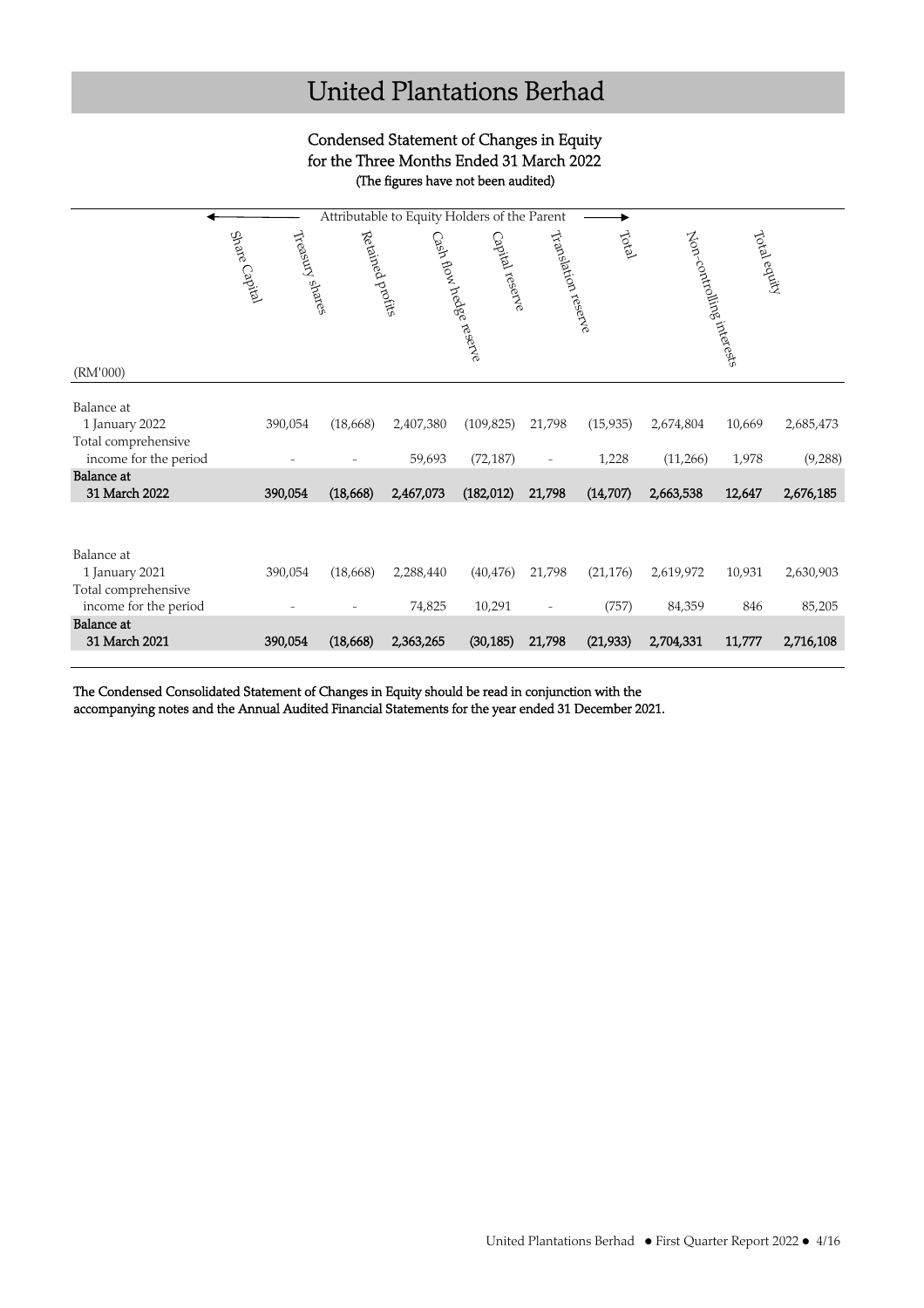## Condensed Consolidated Cash Flow Statements for the Three Months Ended 31 March 2022 (The figures have not been audited)

|                                                                                      | 3 Months ended<br>31 March |            |
|--------------------------------------------------------------------------------------|----------------------------|------------|
| (RM'000)                                                                             | 2022                       | 2021       |
| <b>Operating Activities</b>                                                          |                            |            |
| -Receipts from operations                                                            | 600,083                    | 403,645    |
| -Operating payments                                                                  | (656, 291)                 | (271, 731) |
| -(Placement)/recovery of deposits in derivative operations                           | (167, 474)                 | 5,468      |
| Cash flow from operations                                                            | (223, 682)                 | 137,382    |
|                                                                                      |                            |            |
| Other operating receipts                                                             | 20,306                     | 4,434      |
| Taxes paid                                                                           | (48, 418)                  | (25, 353)  |
| Cash flow from operating activities                                                  | (251, 794)                 | 116,463    |
|                                                                                      |                            |            |
| <b>Investing Activities</b><br>- Proceeds from sale of property, plant and equipment | 95                         | 243        |
| - Interest received                                                                  | 1,350                      | 1,168      |
| - Purchase of property, plant and equipment                                          | (25, 399)                  | (24, 401)  |
| - Payment for right-of-use assets                                                    | (185)                      | (347)      |
| - Net change in short term funds                                                     | 176,594                    | (48, 213)  |
| Cash flow from investing activities                                                  | 152,455                    | (71, 550)  |
|                                                                                      |                            |            |
| <b>Financing Activities</b>                                                          |                            |            |
| - Finance costs paid                                                                 | (46)                       | (6)        |
| - Joint venture                                                                      | 22,247                     | 8,542      |
| Cash flow from financing activities                                                  | 22,201                     | 8,536      |
| Net Change in Cash & Cash Equivalents                                                | (77, 138)                  | 53,449     |
|                                                                                      |                            |            |
| Cash & Cash Equivalents at beginning of year                                         | 299,661                    | 128,437    |
| Cash & Cash Equivalents at end of period                                             | 222,523                    | 181,886    |

The Condensed Consolidated Cash Flow Statements should be read in conjunction with the Annual Audited Financial Statements for the year ended 31 December 2021.

Short Term Funds of RM1,576,000 (2021: RM384,496,000) are excluded from Cash Flow Statements due to reclassification of Short Term Funds from Cash & Cash Equivalents.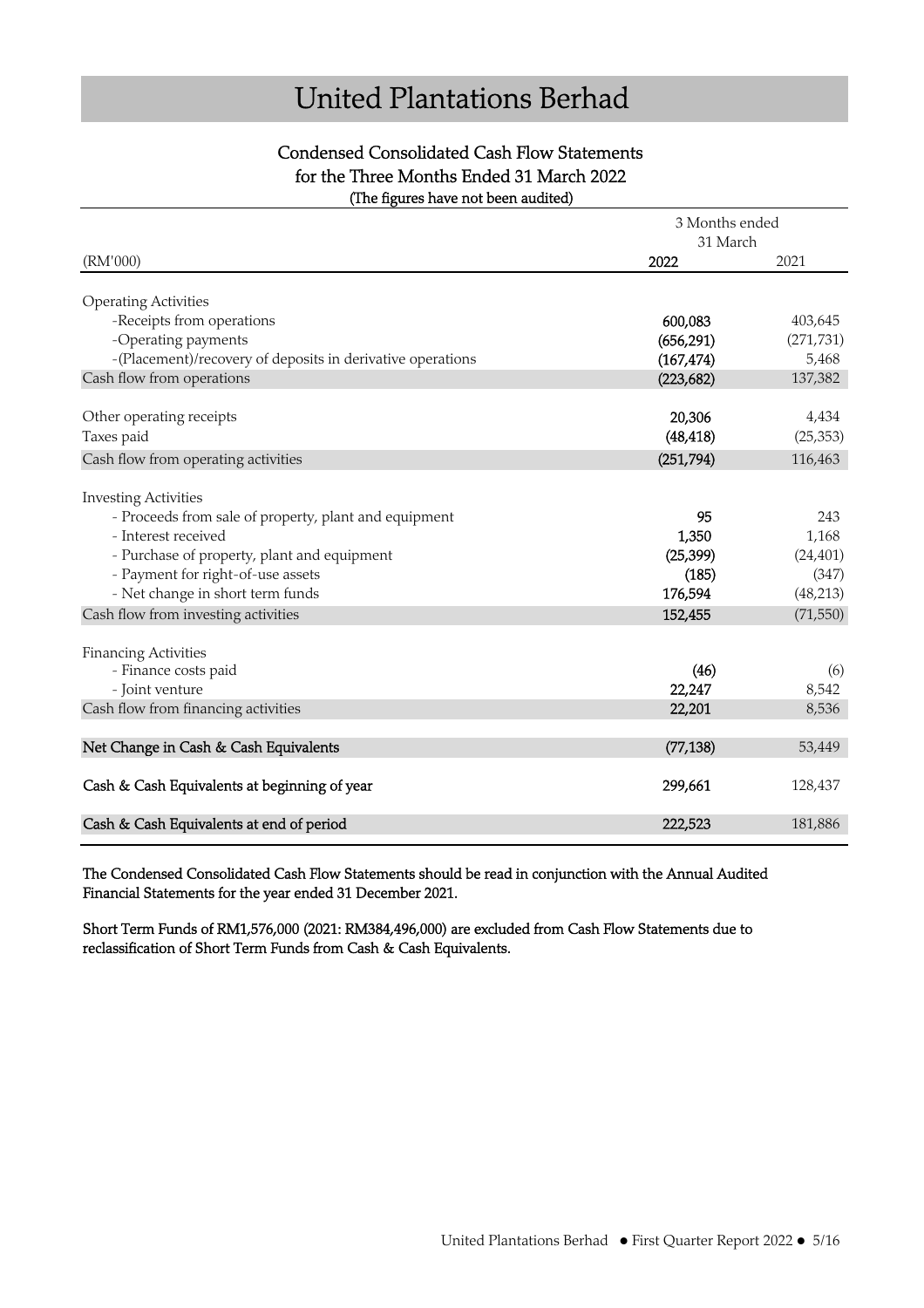# Notes To The Interim Financial Report

### A1) ACCOUNTING POLICIES AND BASIS OF PREPARATION

The interim financial statements of the Group for the financial period ended 31 March 2022 are unaudited and have been prepared in accordance with the requirements of Malaysian Financial Reporting Standard ("MFRS") 134 : Interim Financial Reporting and paragraph 9.22 of the Main Market Listing Requirements of Bursa Malaysia Securities Berhad.

The interim financial statements should be read in conjunction with the audited financial statements for the year ended 31 December 2021. These explanatory notes attached to the interim financial statements provide an explanation of events and transactions that are significant to an understanding of the changes in the financial position and performance of the Group since the year ended 31 December 2021.

At the date of authorization of these interim financial statements, the following MFRSs were issued but not yet effective and have not been applied by the Group:

| <b>MFRS</b>                                                                                                                             | Effective for annual<br>periods beginning<br>on or after |
|-----------------------------------------------------------------------------------------------------------------------------------------|----------------------------------------------------------|
|                                                                                                                                         |                                                          |
| Amendments to MFRS 101: Presentation of Financial Statements<br>(Classification of Liabilities as Current or Non-current)               | 1 Jan 2023                                               |
| MFRS 17 Insurance Contracts                                                                                                             | 1 Jan 2023                                               |
| Amendments to MFRS 17: Insurance Contracts                                                                                              | 1 Jan 2023                                               |
| Initial Application of MFRS 17 and MFRS 9 - Comparative                                                                                 | 1 Jan 2023                                               |
| Information (Amendment to MFRS 17 Insurance Contracts)                                                                                  |                                                          |
| Amendments to MFRS 101: Presentation of Financial Statements<br>and MFRS Practice Statement 2 (Disclosure of Accounting Policies)       | 1 Jan 2023                                               |
| Amendments to MFRS 108: Accounting Policies, Changes in<br>$\bullet$<br>Accounting Estimates and Errors (Definition of Accounting       | 1 Jan 2023                                               |
| Estimates)                                                                                                                              |                                                          |
| Amendments to MFRS 112: Income Taxes (Deferred Tax related to<br>$\bullet$<br>Assets and Liabilities arising from a Single Transaction) | 1 Jan 2023                                               |
| Amendments to MFRS 10 and MFRS 128: Sale or Contribution of<br>Assets between an Investor and its Associate or Joint Venture            | Deferred                                                 |

#### A2) AUDIT REPORT

The auditor's report on the financial statements for the financial year ended 31 December 2021 was not qualified.

#### A3) SEASONAL AND CYCLICAL NATURE OF GROUP'S PRODUCTS AND OPERATIONS

The prices for the Group's products are not within the total control of the Group but are determined by the global supply and demand situation for edible oils and it is somewhat related to the price of mineral oil.

Crop production is seasonal. Based on statistics, the Group's production of crude palm oil ("CPO") and palm kernel ("PK") gradually increases from March, peaking around July to September, and then declines from October to February. This pattern can be affected by severe global weather conditions such as El-Nino and La Nina.

The prices obtainable for the Group's products as well as the volume of production, which is cyclical in nature, will determine the profits for the Group.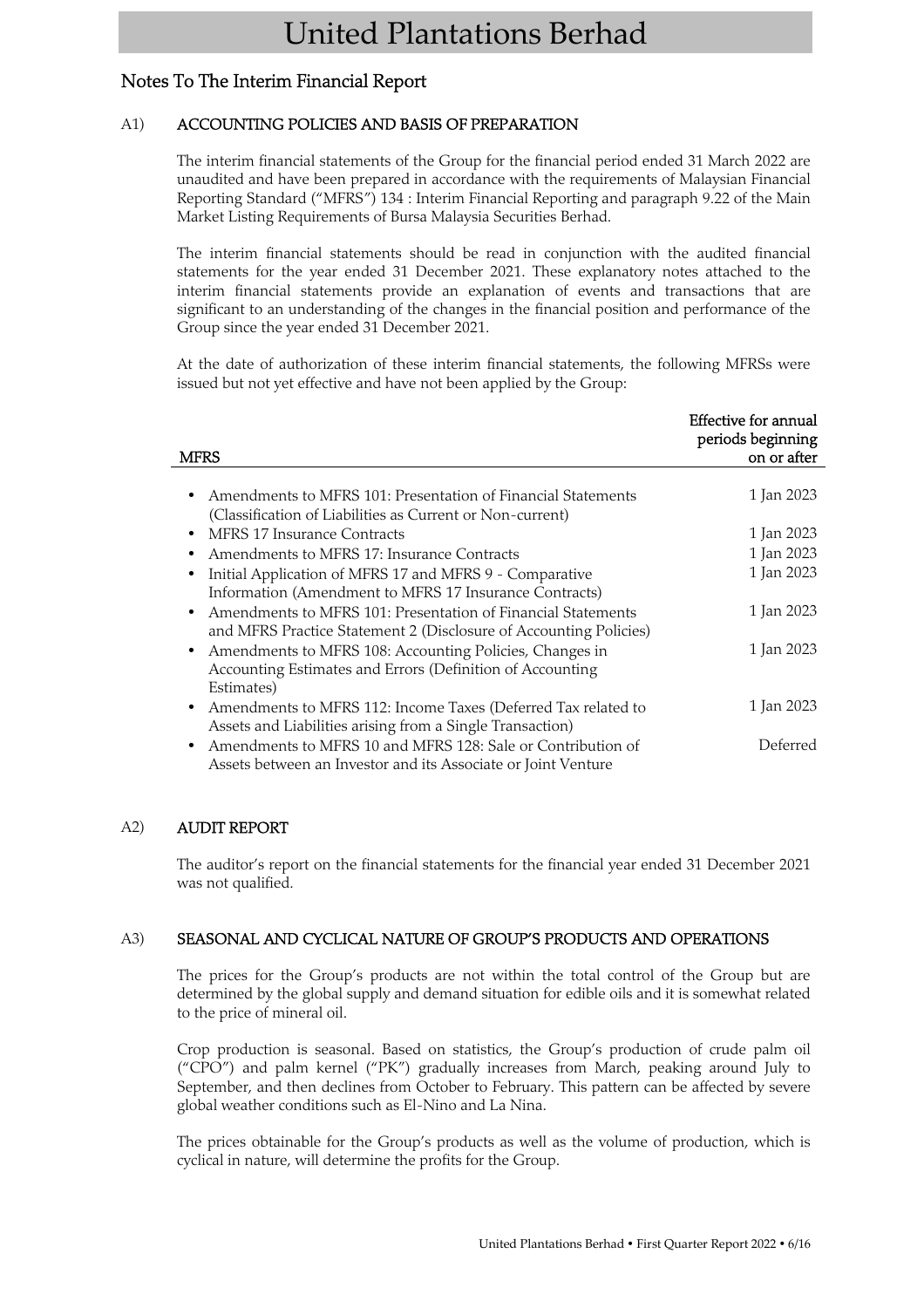# Notes To The Interim Financial Report

#### A4) EXCEPTIONAL AND EXTRAORDINARY ITEMS

There were no exceptional or extraordinary items for the current quarter.

#### A5) CHANGES IN ESTIMATES

There were no material changes to estimates made in prior quarter.

#### A6) EQUITY AND DEBT SECURITIES

As at 31 March 2022, the number of treasury shares held was 1,483,548 shares as there were no share buy-back nor any cancellation, re-sale or distribution of treasury shares in the current quarter. There was also no issuance of new shares or debt instruments in the current quarter.

#### A7) DIVIDENDS PAID

There was no dividend paid in the current quarter.

#### A8) SEGMENTAL INFORMATION

Segmental information for the current quarter:

| (RM'000)                 | Plantations | Refining | Other<br>Segments | Elimination | Total   |
|--------------------------|-------------|----------|-------------------|-------------|---------|
| Segment Revenue:         |             |          |                   |             |         |
| External sales           | 177,370     | 465,538  |                   |             | 642,908 |
| Inter-segment sales      | 107,181     |          |                   | (107, 181)  |         |
|                          | 284,551     | 465,538  |                   | (107, 181)  | 642,908 |
| Segment Results:         |             |          |                   |             |         |
| Profit/(loss) before tax | 169,041     | (90,960) | (1,330)           |             | 76,751  |

### A9) VALUATION OF PROPERTY, PLANT AND EQUIPMENT

The valuations of land and buildings have been brought forward without amendment from the financial statements for the year ended 31 December 2021.

### A10) EVENTS AFTER THE BALANCE SHEET DATE

There were no material events after the balance sheet date.

#### A11) CHANGES IN THE COMPOSITION OF THE GROUP

There were no significant changes in the composition of the Group for the quarter including business combination, acquisition or disposal of subsidiaries and long-term investments, restructuring and discontinuing operations.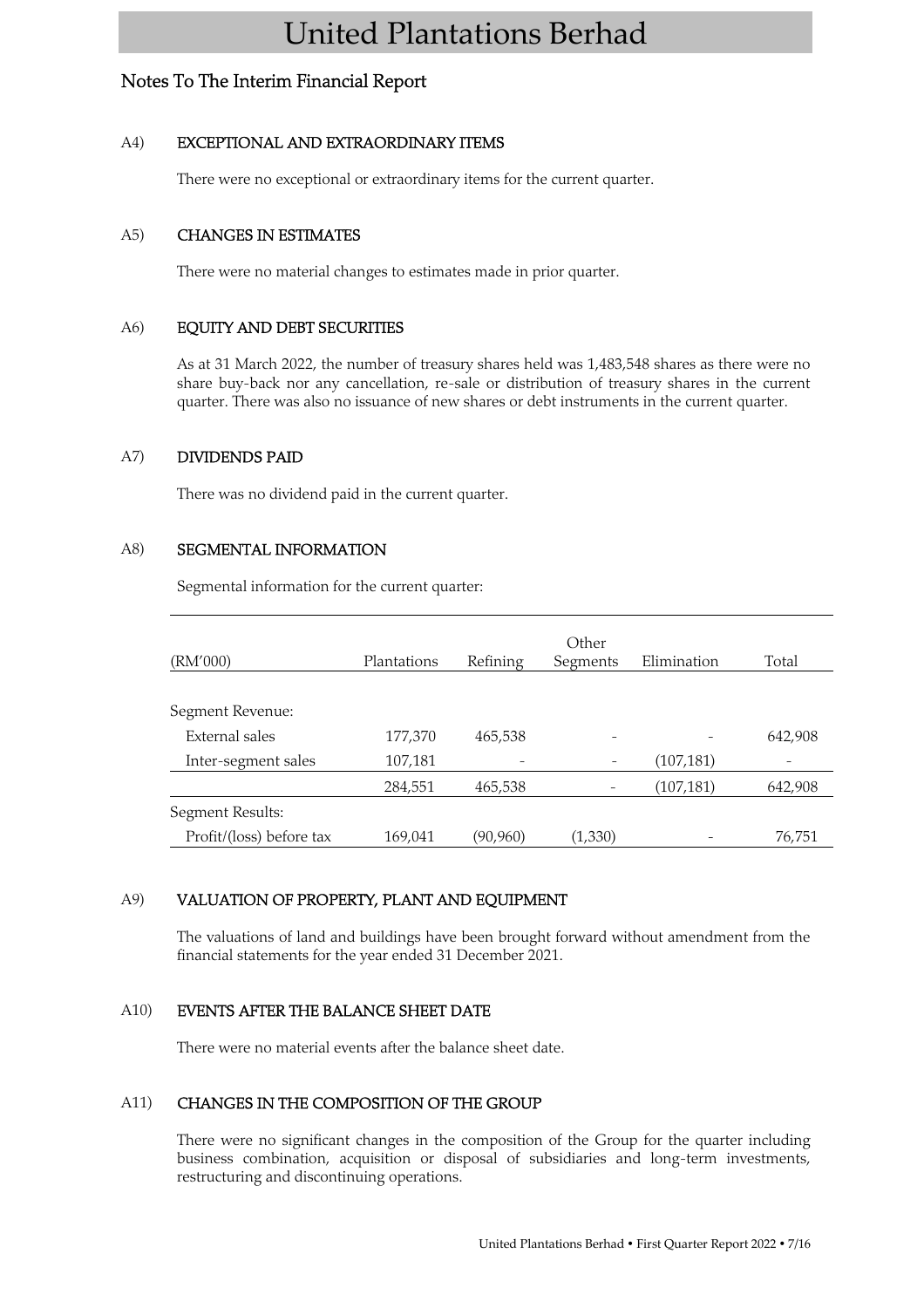## Notes To The Interim Financial Report

#### A12) CONTINGENT LIABILITIES AND CONTINGENT ASSETS

There were no contingent liabilities or contingent assets as at 26 April 2022.

#### B1) DIRECTORS' ANALYSIS OF THE GROUP'S PERFORMANCE FOR 3 MONTHS ENDED 31 MARCH 2022

The Group's revenue for the current quarter at RM642.9 million was higher by 60.9% as compared to RM399.7 million recorded in the corresponding quarter, due to the increases in revenues for the plantation and refinery segments by 38.0% and 67.0% respectively in the current quarter.

The Group's profit before tax at RM76.8 million for the current quarter was lower by 16.5% as compared to RM91.9 million in the corresponding quarter. The analysis of the performance in accordance to the segments are as follows:

#### **Plantations**

This major segment of the Group's revenue increased by 38.0% to RM284.6 million in the current quarter from RM206.1 million in the corresponding quarter. This was mainly due to 31.3% and 67.8% increase in Group CPO and PK prices respectively in the current quarter. However, the production of CPO in the current quarter was 0.6% lower, whereas the production of PK was 1.6% higher. The cost of production of CPO and PK were 44.5% and 7.3% higher when compared with the corresponding quarter, mainly due to an increase in manuring costs. In addition, windfall tax paid increased by 120.8% to RM20.4 million during the current quarter from RM9.2 million in the corresponding quarter.

With higher revenue, the profit before tax of this segment increased by 43.5% in the current quarter as compared to the corresponding quarter. The average selling prices of CPO and PK for the current quarter and the corresponding quarter are as shown below.

|           |            | March 2022             | March 2021            |
|-----------|------------|------------------------|-----------------------|
| Countries | Products   | <b>Current Quarter</b> | Corresponding Quarter |
|           |            | (RM/MT)                | (RM/MT)               |
| Malaysia  | CPO        | 3,659                  | 2,964                 |
| Indonesia | <b>CPO</b> | 4,324                  | 2,615                 |
| Average   | <b>CPO</b> | 3,798                  | 2,892                 |
| Malaysia  | PК         | 2,794                  | 1,740                 |
| Indonesia | PK.        | 3,734                  | 1,958                 |
| Average   | PК         | 2,992                  | 1,783                 |

The group recorded a lower net interest income of RM1.1 million as compared to RM1.2 million in the corresponding quarter, mainly due to lower bank deposits in the current quarter.

#### Refinery

The revenue for the refinery segment increased by 67.0% to RM465.5 million in the current quarter from RM278.8 million in the corresponding quarter mainly due to higher selling prices and sales volume by 65.0% and 1.2% respectively. However, with palm oil prices on the increasing trend surging from about RM5300/mt in December 2021 to more than RM7,500/mt in the quarter, the timing difference of raw material hedges (sales on BMD futures and purchase of physical CPO for production) versus delivery of finished goods as experienced and reported in 2021 had aggravated and resulted in this segment recording a RM91.0 million loss before tax in the current quarter as compared to a loss before tax at RM23.9 million in the corresponding quarter. These hedging losses realised through buy backs of earlier sold BMD CPO futures will be reversed through higher contribution in the coming quarters in a similar manner as last year as the delivery of finished goods are sold at current market prices but produced with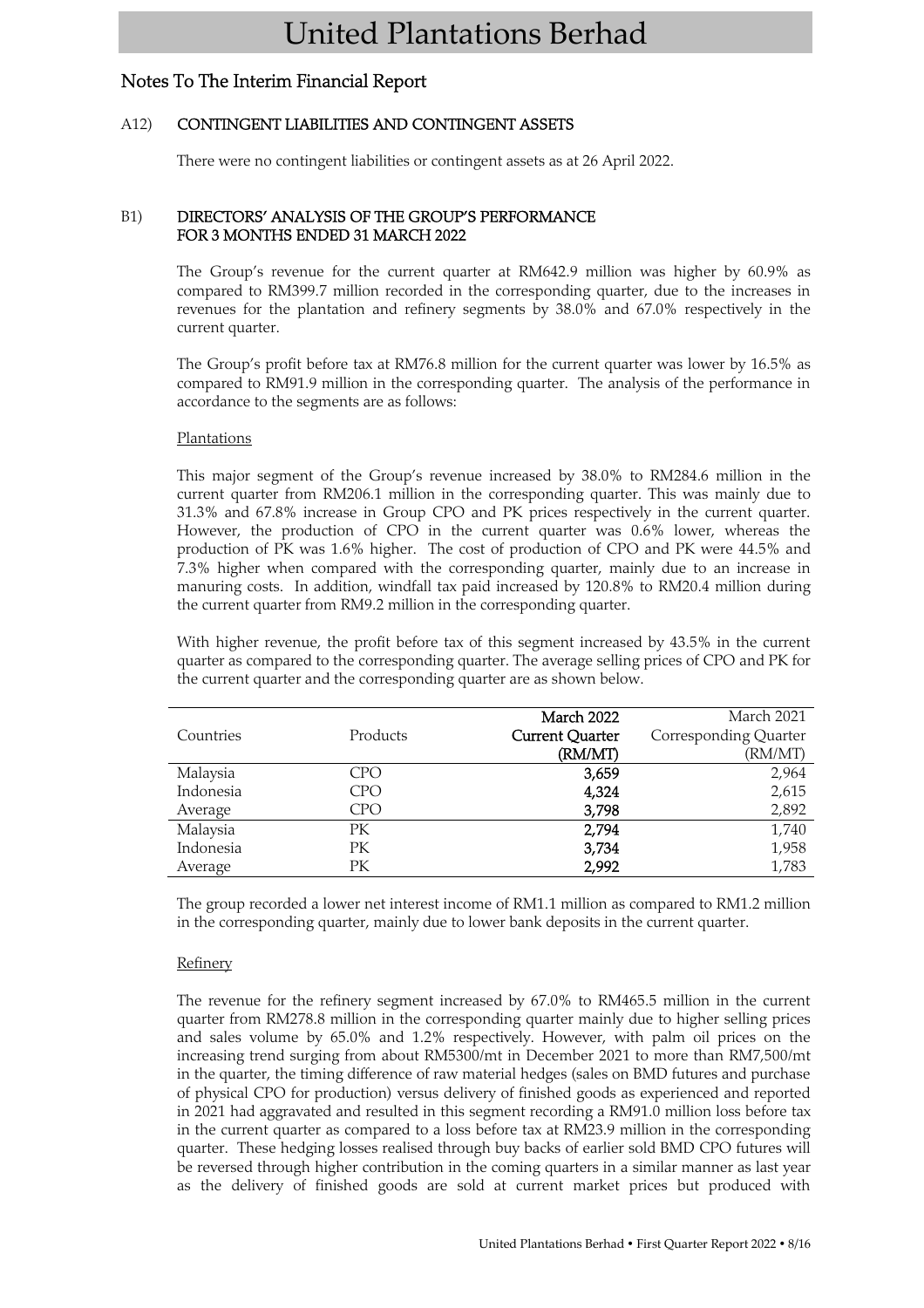# Notes To The Interim Financial Report

significantly lower raw material prices (CPO) purchased earlier in connection with UP's forward sales. Nevertheless, due to the large inverse in prices between the spot and future month contracts, contribution has been reduced somewhat. The current refinery results are not reflective of the underlying business and it is expected that the results of this segment for the full year will be better than 2021.

The loss before tax of the refinery segment as reported above includes the share of loss of the joint-venture, Unifuji Sdn Bhd which has been equity accounted. The share of loss of the joint venture decreased by 53.9% to a loss of RM0.8 million in the current period from a loss of RM1.8 million in the corresponding period mainly due to the lower unrealized foreign exchange losses in the current period.

#### **Others**

The other segments of the Group recorded a loss before taxation of RM1.3 million in the current quarter mainly as a result of the unrealized losses in BMD positions in the current quarter. These BMD positions are for hedging of the sales price of our CPO production in Indonesia.

| (RM'000)          | <b>Current Quarter</b><br>31/3/2022 | <b>Preceding Quarter</b><br>31/12/2021 | Changes<br>% |
|-------------------|-------------------------------------|----------------------------------------|--------------|
| Revenue           | 642,908                             | 626,459                                | $2.6\%$      |
| Interest income   | 1,060                               | 2,113                                  | $-49.8\%$    |
| Profit Before Tax | 76,751                              | 205,174                                | $-62.6\%$    |
| Profit After Tax  | 61,610                              | 154,860                                | $-60.2\%$    |

### B2) COMPARISON OF RESULTS WITH PRECEDING QUARTER

The Group's revenue for the current quarter at RM642.9 million was higher by 2.6% as compared to RM626.5 million recorded in the preceding quarter mainly as a result of the revenue from refinery segment being higher by 0.9%. This increase is partially offset by the lower revenue from the plantation sector by 7.1% in the current quarter.

The profit before tax for the current quarter at RM76.8 million was lower by 62.6% as compared to RM205.2 million recorded in the preceding quarter mainly due to a 400.0% decrease in contribution from the refinery segment. The quarterly segmental analysis are as follows:

#### Plantations

The plantation segment registered a decrease in revenue of 7.1% in the current quarter from the preceding quarter due to lower Group CPO average price by 5.8%, and higher manuring costs. This was partially offset by the higher Group PK average price by 23.2%, and higher CPO and PK production by 4.3% and 11.2% respectively compared with the preceding quarter. As the result of this, the profit before tax of this segment decreased by 2.9% in the current quarter as compared to the preceding quarter. With higher MPOB CPO price in the current quarter, the windfall tax incurred at RM20.4 million was 19.7% higher than the previous quarter.

Interest income for the Group was lower by 49.8% in the current quarter as compared to the preceding quarter due to lower bank deposits in the current quarter.

#### **Refinery**

The refinery segment recorded an increase in revenue of 0.9% in the current quarter mainly due to higher selling prices by 22.0% in the current quarter as compared to the preceding quarter.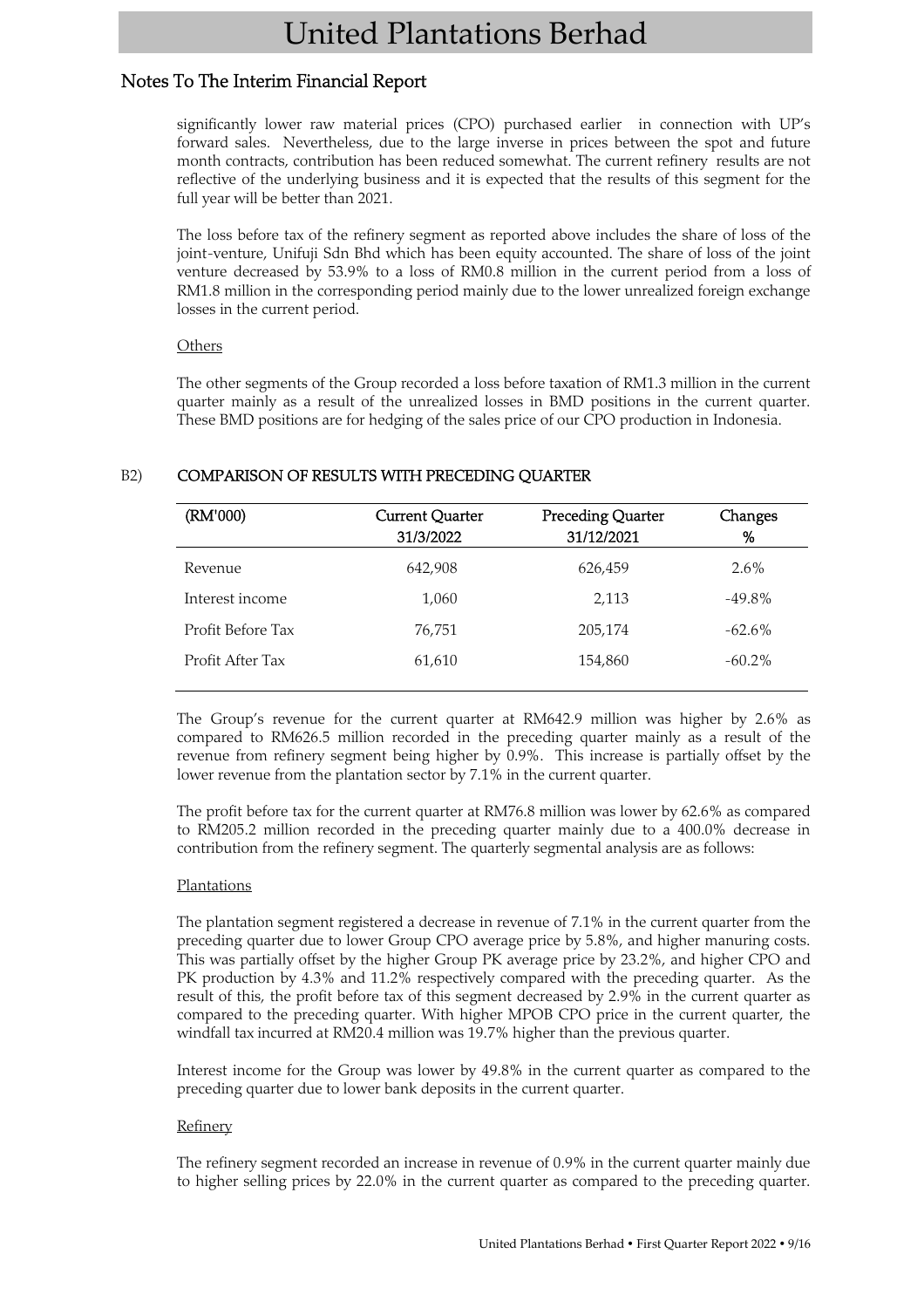# Notes To The Interim Financial Report

This increase in revenue was partially offset by the decrease in sales volume by 17.3% in the current quarter.

However, this segment recorded a loss before tax of RM91.0 million in the current quarter as compared to a profit before tax of RM30.3 million in the preceding quarter. The profit before tax for the current quarter decreased by 400.0% as compared to the preceding quarter mainly due to hedging losses realised through buy backs of earlier sold BMD CPO futures will be reversed through higher contribution in the coming quarters in a similar manner as last year as the delivery of finished goods are sold at current market prices but produced with significantly lower raw material prices (CPO) purchased earlier in connection with UP's forward sales. Nevertheless, due to the large inverse in prices between the spot and future month contracts, contribution has been reduced somewhat. The current refinery results are not reflective of the underlying business and it is expected that the results of this segment for the full year will be better than 2021.

The loss before tax of the refinery segment as reported above includes the share of loss of RM0.8 million in the current quarter against a RM0.6 million gain in the preceding quarter mainly due to the recognition of unrealized foreign exchange losses in the current quarter.

#### B3) PROSPECTS AND OUTLOOK

A fundamental aspect impacting the supply and demand complex of the various key commodities is the war between Russia, a key supplier of crude oil, natural gas, fertilizers and wheat, and Ukraine, also a key exporter of wheat and oilseeds. The surge in commodity prices, primarily driven by the alarming increase in energy prices, is stoking inflation further and disrupting supply chains already impacted by the Covid-19 pandemic. The loose monetary policy experienced over the last many years is being reversed with interest rates being increased in an attempt to reduce the inflationary pressure. Economists are starting to cut global growth forecasts and if the war continues, far reaching consequences to the global economy will inevitably be felt.

Edible oil supplies, including palm oil remain tight and most edible oil markets are in an inverse market structure with high prices in the spot month and large discounts on the forward months. Palm oil prices have been rising during the first quarter of 2022 and reached a high of RM8000/MT on the spot month position. On the third month position, CPO prices have risen from RM4,700/MT in January to around RM6,250/MT currently. In the near term, it is expected that prices will continue to trend higher due to the above-mentioned war and concerns that global vegetable oil supply will remain tight combined with demand from India and China picking up as lower national inventories need to be replenished.

Another factor supporting palm oil prices is the continued labour shortages experienced in Malaysia. If the Government does not provide an urgent yet safe avenue to recruit guest workers, it will become impossible to avoid serious crop losses in 2022 as the acute labour shortages have now reached a breaking point in several plantation companies.

The Malaysian Plantation Industry is working closely together with the Malaysian Government to try and facilitate possibilities to re-introduce the recruitment of guest workers into Malaysia again and with the opening of Malaysian Borders on the 1st April 2022, there is hope that guest workers will be arriving soon. Whilst this is a positive development, the main challenge for the plantation sector is to onboard these workers as expeditiously as possible including the steps required to provide them with work permits, vaccinations and other important pre-conditions before work can proceed. It is therefore not a measure that will create relief in the 2nd quarter of 2022 and at best case, the industry will only likely feel the positive impact of this by the end of the first quarter of 2023.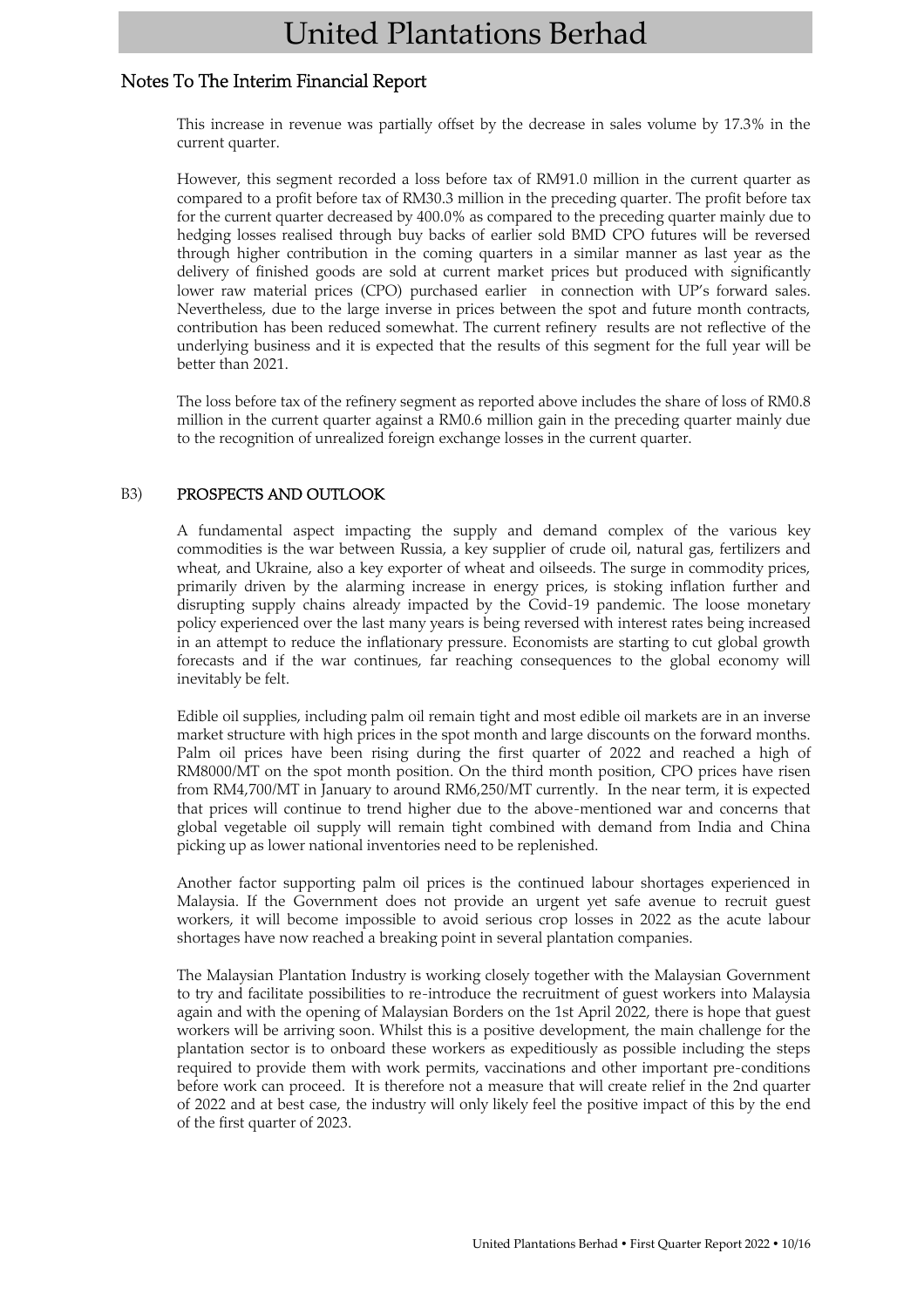### Notes To The Interim Financial Report

The other price-making factors to consider in 2022 are weather related issues globally, not least developments in North America during the soybean planting season, farmers' new planting decisions for soyabean crops, global demand appetite with rising prices as well as changes in government policies on import duties and export taxes.

An area that may result in bearish developments of prices is the food vs fuel debate which is expected to intensify. The fact that the higher food prices are contributing to higher inflation, hence, lowering economic growth is the biggest threat to the biofuel industry. In this connection OilWorld, the Independent Global Market Analyses & Forecasters, have lowered the earlier expected Global Biodiesel production by approximately 1 million MT for 2022. The US government recently announced that it would reconsider its biofuel policy in view of the sharp increases in food prices and Indonesia highlighting that the B30 blending will be reviewed and reduced to 25% (B25) and later to maybe B20.

The current high edible oil, energy and logistic prices are adding pressure on consumers worldwide and these higher markets are influencing other markets as well. One example being fertiliser prices which have gone up very considerably due to higher demand following very serious supply constraints caused by the Russia-Ukraine war. This is expected to adversely impact the overall cost of production during 2022 and beyond.

The Covid-19 pandemic continues its presence around the world including Malaysia and Indonesia. Although less severe compared to earlier, due attention is still being directed towards doing what is practically possible to mitigate this risk of Covid-19 entering UP's premises which could result in a temporary shutdown of our factories or plantation operations. The Board is therefore pleased to notify all shareholders that 99% of our employees have now been fully vaccinated throughout our Group, a goal which management has been pursuing relentlessly.

The Board still views the Covid-19 pandemic as well as the acute labour shortages as being primary risks to manage during 2022. In addition, a new and just as serious risk has surfaced following the invasion of Ukraine by Russian forces which is now severely disrupting supply chains.

However, with UP´s positive liquidity and conservative capital resources, the Board believes that the Company based on the present fundamentals will be able to perform satisfactorily without the need for any asset impairments arising from the current global market developments.

UP will, in accordance with its replanting policy, continue to replant areas of its older and less productive oil palm stands in Malaysia during 2022. Cost efficiencies and improved productivities including optimizing all possible steps of mechanization will continue as a vital part of sustaining our positive development going forward.

With the significant uncertainties related to the consequences of the Russia-Ukraine War and the unresolved situation with the chronic labour shortages faced in Malaysia, it is difficult to predict the results for 2022. However, based on the increased palm oil prices and the company's ability to minimize any significant crop losses so far in spite of the acute labour shortages, the Board of Directors expect that the results for the year will be satisfactory and better than in 2021.

#### B4) PROFIT FORECASTS

The Group has not issued any profit forecasts for the quarter under review.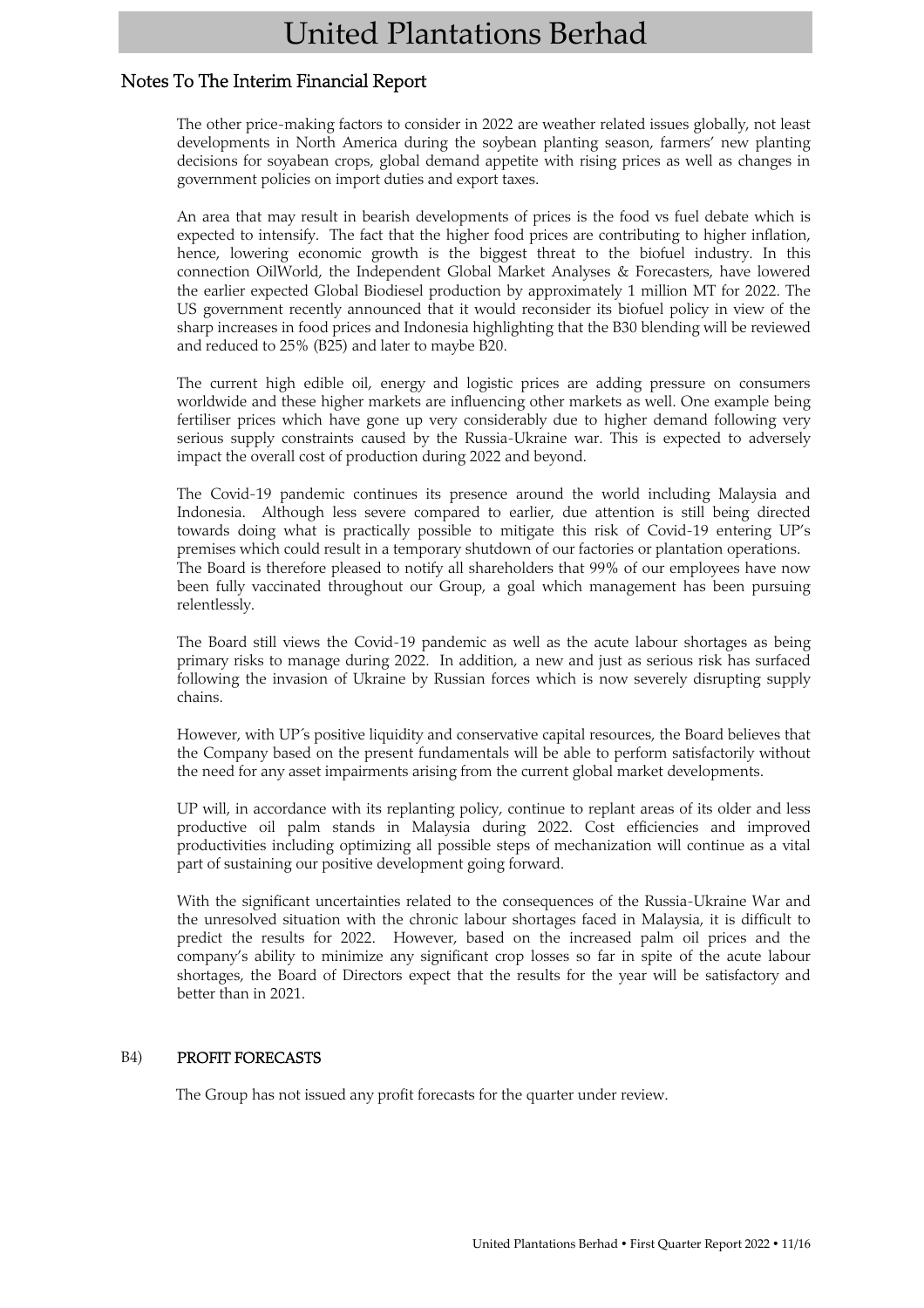# Notes To The Interim Financial Report

### B5) OPERATING PROFIT

Included in the operating profit are the following:

| (RM'000)                                                                                          | Current<br><i>Ouarter</i> | Current<br>year-to-date |
|---------------------------------------------------------------------------------------------------|---------------------------|-------------------------|
| Depreciation and amortisation                                                                     | (26, 206)                 | (26, 206)               |
| Realised foreign exchange gains/(losses)                                                          | (1,019)                   | (1,019)                 |
| Realised gains/(losses) on commodities futures contracts                                          | (182.089)                 | (182,089)               |
| Fair value gains/(losses):<br>Forward foreign exchange contracts<br>Commodities futures contracts | (154)<br>3,348            | (154)<br>3,348          |
| Gain/(loss) on disposal of property, plant and equipment                                          | 95                        | 95                      |

The year-to-date realised loss of RM182.1 million from commodities futures contracts was a result of hedging losses due to timing differences of raw material hedges versus delivery of finished goods as explained under Notes B1 and B2. The high hedging loss was because of the significant increase in CPO prices since entering into the earlier BMD commodity futures sales. Upon buying back of the earlier entered BMD commodity futures sales there are immediate losses, however, these hedging losses had been and will continue to be reversed in the coming quarters through significantly higher contributions upon delivery of finished goods based on earlier purchased CPO at lower prices as part of the raw material hedge.

#### B6) TAXATION

The charge for taxation for the quarter ended 31 March 2022 comprises:

|                                                      | Current        | Current      |
|------------------------------------------------------|----------------|--------------|
| (RM '000)                                            | <i>Ouarter</i> | year-to-date |
| Current taxation                                     | 32,870         | 32,870       |
| Deferred taxation                                    | (17, 729)      | (17, 729)    |
|                                                      | 15,141         | 15,141       |
|                                                      |                |              |
| Profit before taxation                               | 76,751         | 76,751       |
| Tax at the statutory income tax rate of 24%          | 18,420         | 18,420       |
| Tax effects of expenses not deductible / (income not |                |              |
| taxable) in determining taxable profit:              |                |              |
| Depreciation on non-qualifying assets                | 268            | 268          |
| Double deductions for research and development       | (3,180)        | (3,180)      |
| Others                                               | (367)          | (367)        |
| Tax expense                                          | 15,141         | 15,141       |

#### B7) CORPORATE PROPOSALS

There were no corporate proposals which were announced but not completed as at 26 April 2022.

#### B8) GROUP BORROWINGS

There were no borrowings which were unsecured, short term and denominated in Ringgit Malaysia only and outstanding balance as at 31 March 2022.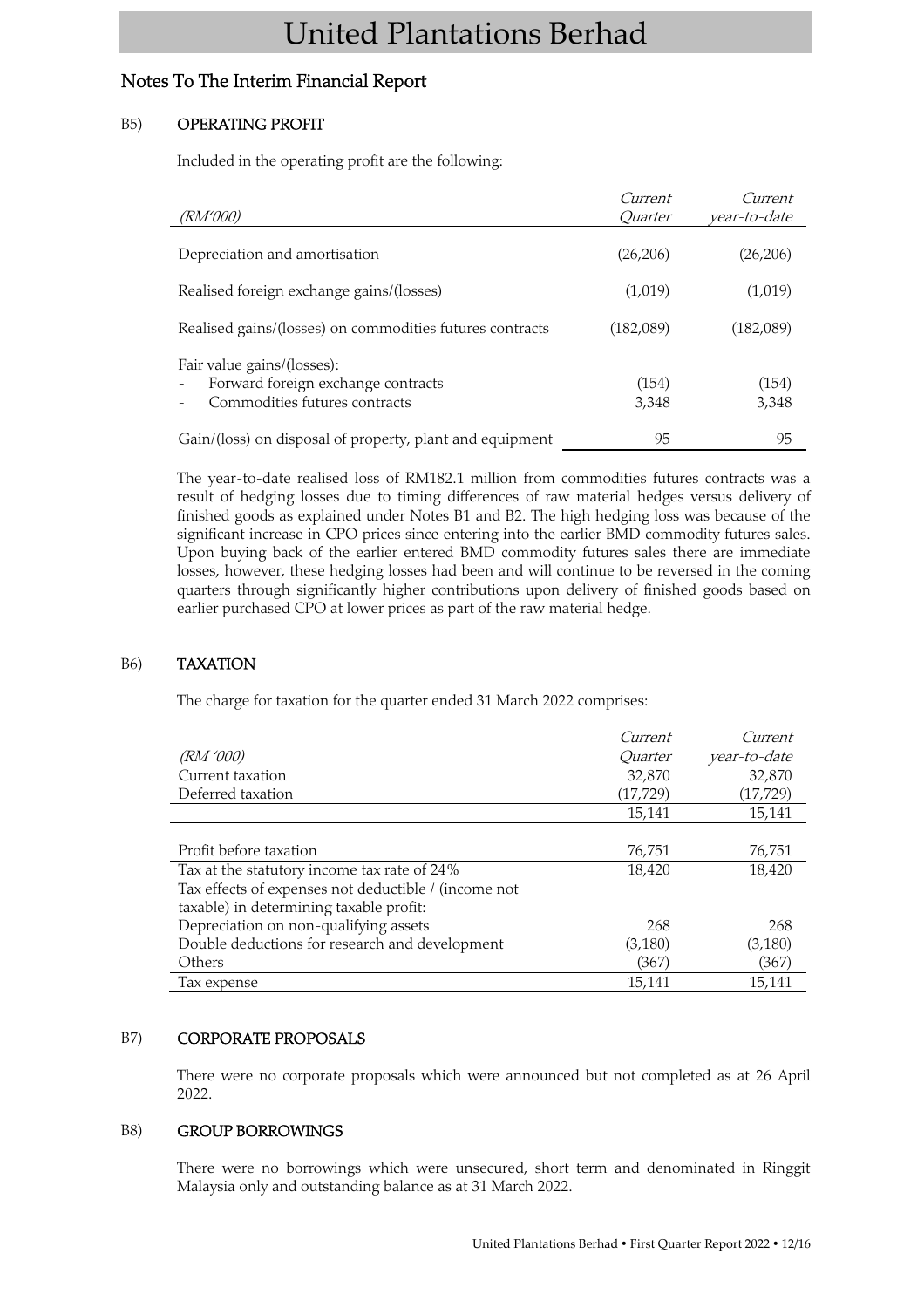# Notes To The Interim Financial Report

### B9) FINANCIAL INSTRUMENTS

### a) Derivatives

#### Derivatives not designated as hedging instruments

The Group uses forward currency contracts and commodity futures contracts to manage its exposure to currency and price risks, as well as to take advantage of favourable market conditions. The forward currency contract is not designated as cash flow or fair value hedges and is entered into for periods consistent with currency transaction exposure and fair value changes exposure. Such derivatives do not qualify for hedge accounting.

#### Derivatives designated as hedging instruments – Cash flow hedge

Commencing from 1 October 2018, the Group has designated certain commodity futures contracts as hedging derivatives to reduce the volatility attributable to price fluctuations of crude palm oil ("CPO"). Hedging of the price volatility of forecast CPO is in accordance with the risk management strategy outlined by the Board of Directors.

There is an economic relationship between the hedged items and the hedging instruments as the terms of the commodity price and commodity forward contracts match the terms of the expected highly probable forecast transactions (i.e., notional amount and expected payment date). The Group has established a hedge ratio of 1:1 for the hedging relationships as the underlying risk of the commodity price and commodity forward contracts are identical to the hedged risk components. To test the hedge effectiveness, the Group uses the hypothetical derivative method and compares the changes in the fair value of the hedging instruments against the changes in fair value of the hedged items attributable to the hedged risks.

The fair values of these derivatives as at 31 March 2022 are as follows:

|                             | Net Notional        |               |             |
|-----------------------------|---------------------|---------------|-------------|
|                             | Amount              |               |             |
|                             | Sales / (Purchases) | Assets        | Liabilities |
|                             | <b>RM'000</b>       | <b>RM'000</b> | RM'000      |
| Current                     |                     |               |             |
| Non-hedging derivatives:    |                     |               |             |
| Forward currency contracts  | 484,559             |               | (2,047)     |
| Commodity futures contracts | (721, 113)          | 36,519        |             |
| Hedging derivatives:        |                     |               |             |
| Commodity futures contracts | 538,261             |               | (179,059)   |
|                             |                     | 36,519        | (181, 106)  |
| Non-current                 |                     |               |             |
| Non-hedging derivatives:    |                     |               |             |
| Commodity futures contracts | (353, 434)          |               | (22, 983)   |
| Hedging derivatives:        |                     |               |             |
| Commodity futures contracts | 311,221             |               | (59, 780)   |
|                             |                     |               | (82, 763)   |
| Total derivatives           |                     | 36,519        | (263, 869)  |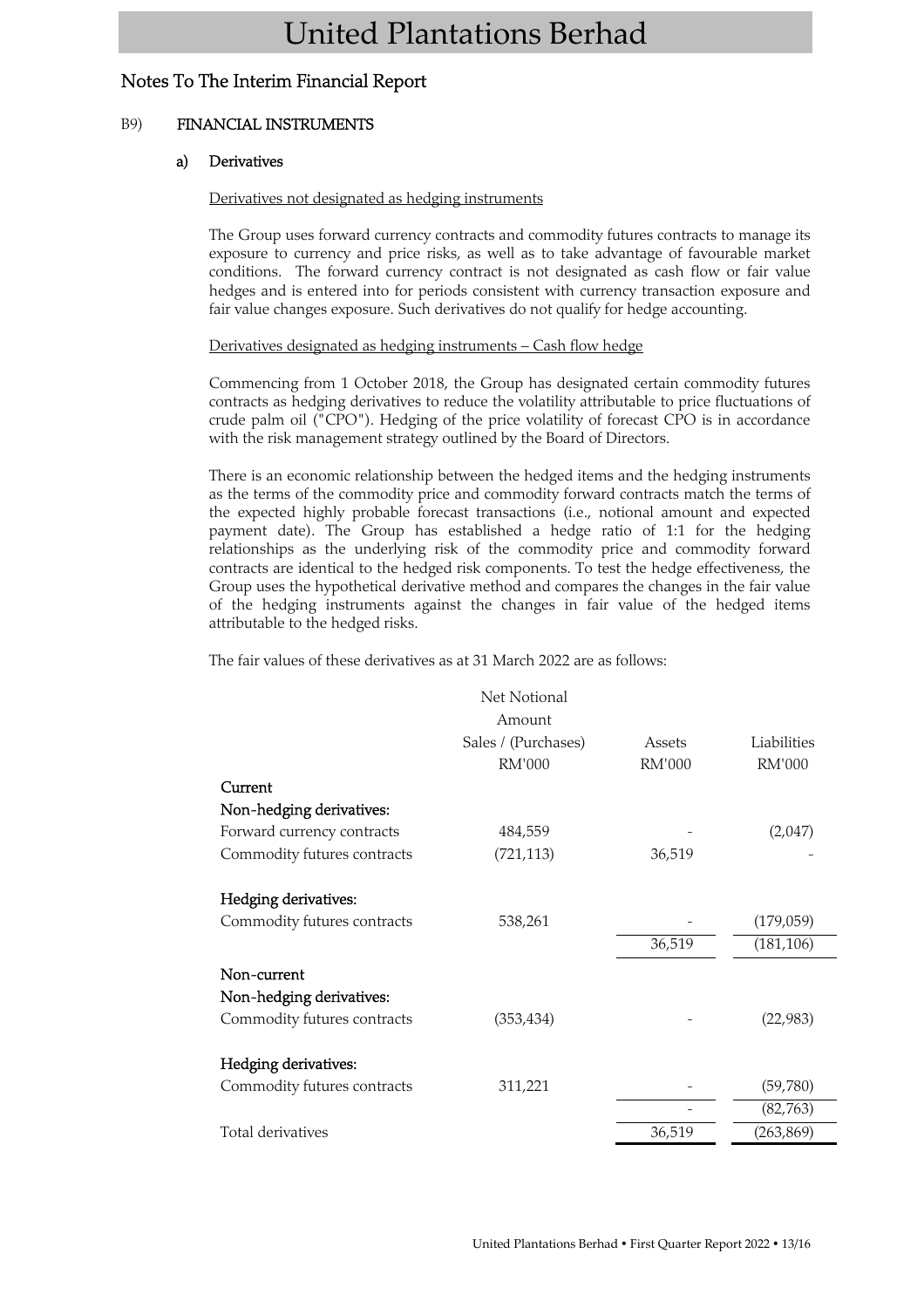### Notes To The Interim Financial Report

There is no change to the type of derivative financial contracts entered into, cash requirements of the derivatives, risk associated with the derivatives and the risk management objectives and policies to mitigate these risks since the financial year ended 31 December 2021.

The description, notional amount and maturity profile of each derivative are shown below:

i) Forward currency contracts

Forward currency contracts are used to hedge the Group's sales and purchases denominated in USD for which firm commitments existed at the reporting date.

The forward currency contracts are stated at fair value. Fair value of the forward currency contracts is determined by reference to the difference between the contracted rate and the market rate as at the reporting date.

As at 31 March 2022, the notional amount, fair value and maturity tenor of the forward currency contracts are as follows:

|                               | Net Notional        |                    |
|-------------------------------|---------------------|--------------------|
|                               | Amount              | Fair Value Assets/ |
|                               | Sales / (Purchases) | (Liabilities)      |
|                               | RM'000              | RM'000             |
| - less than 1 year            | 484,559             | (2,047)            |
| - 1 year to less than 3 years |                     |                    |
| - More than 3 years           |                     |                    |
|                               | 484,559             | (2.047)            |
|                               |                     |                    |

#### ii) Commodity futures contracts

Commodity futures contracts are used to manage and hedge the Group's exposure to adverse price movements in vegetable oil commodities

The commodity futures contracts are stated at fair value. Fair value of the commodity futures contracts is determined by reference to the difference between the contracted rate and the forward rate as at the reporting date.

As at 31 March 2022, the notional amount, fair value and maturity tenor of the commodity futures contracts are as follows:

|                               | Net Notional Amount | Fair Value Assets/ |
|-------------------------------|---------------------|--------------------|
|                               | Sales / (Purchases) | (Liabilities)      |
|                               | RM'000              | RM'000             |
| - less than 1 year            | (182, 852)          | (142, 540)         |
| - 1 year to less than 3 years | (42, 213)           | (82, 763)          |
| - More than 3 years           |                     |                    |
|                               | (225,065)           | (225, 303)         |

#### b) Fair Value Changes of Financial Liabilities

Other than derivatives which are classified as liabilities only when they are at fair value loss position as at the end of the reporting period, the Group does not remeasure its financial liabilities at fair value after the initial recognition.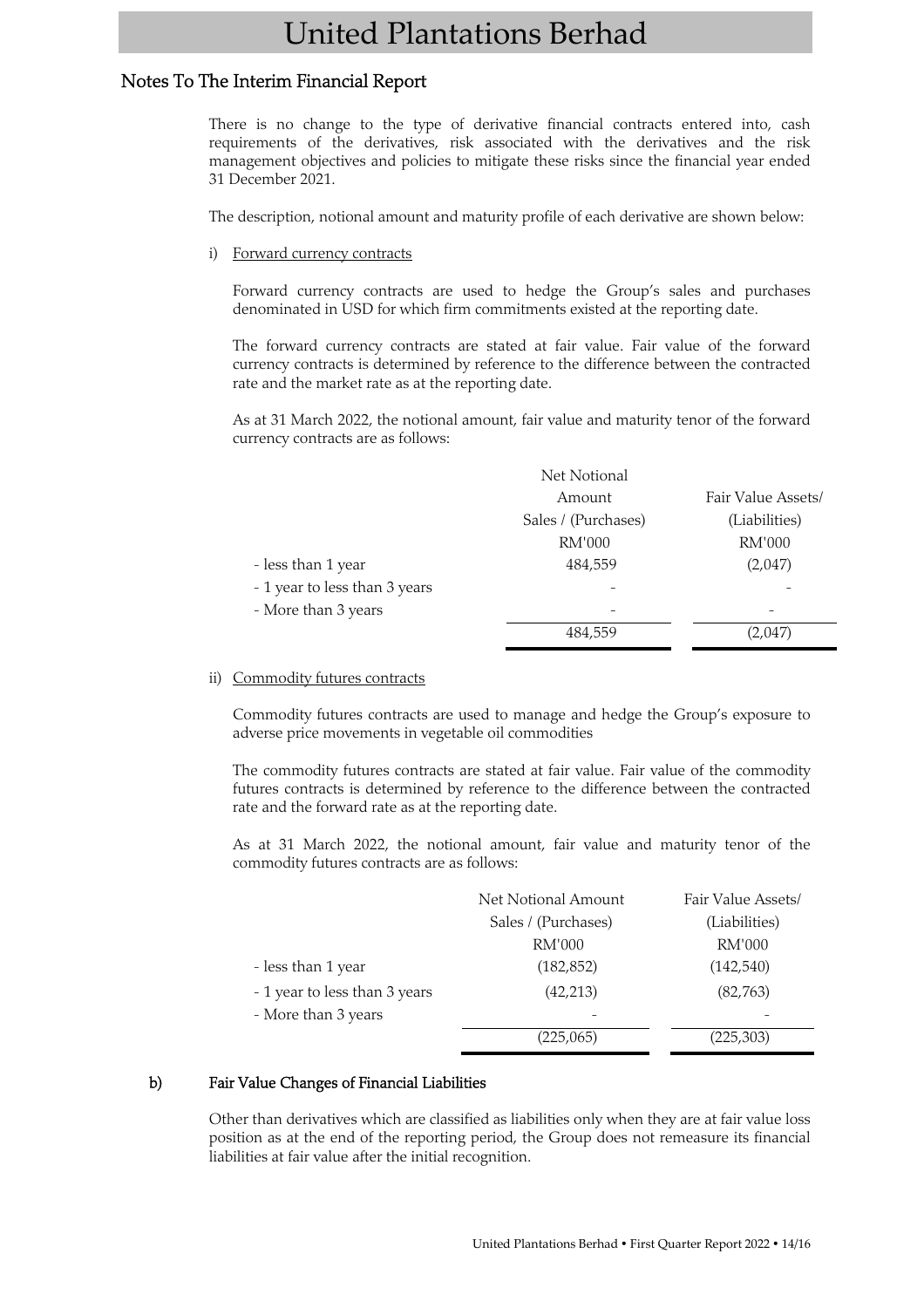# Notes To The Interim Financial Report

### B10) MATERIAL LITIGATION

There was no material litigation as at 26 April 2022.

### B11) PROPOSED DIVIDENDS

No interim dividend has been declared or proposed for the year ending 31 December 2022.

### B12) EARNINGS PER SHARE (EPS)

The calculation of EPS is based on profit attributable to the ordinary equity holders of the parent company of RM59,693,000 (2021: RM74,825,000) and the weighted average number of ordinary shares of 414,784,984 (2021: 414,784,984) in issue during the quarter.

By Order of the Board

### Ng Eng Ho

Company Secretary

Jendarata Estate 36009 Teluk Intan Perak Darul Ridzuan Malaysia

26 April 2022